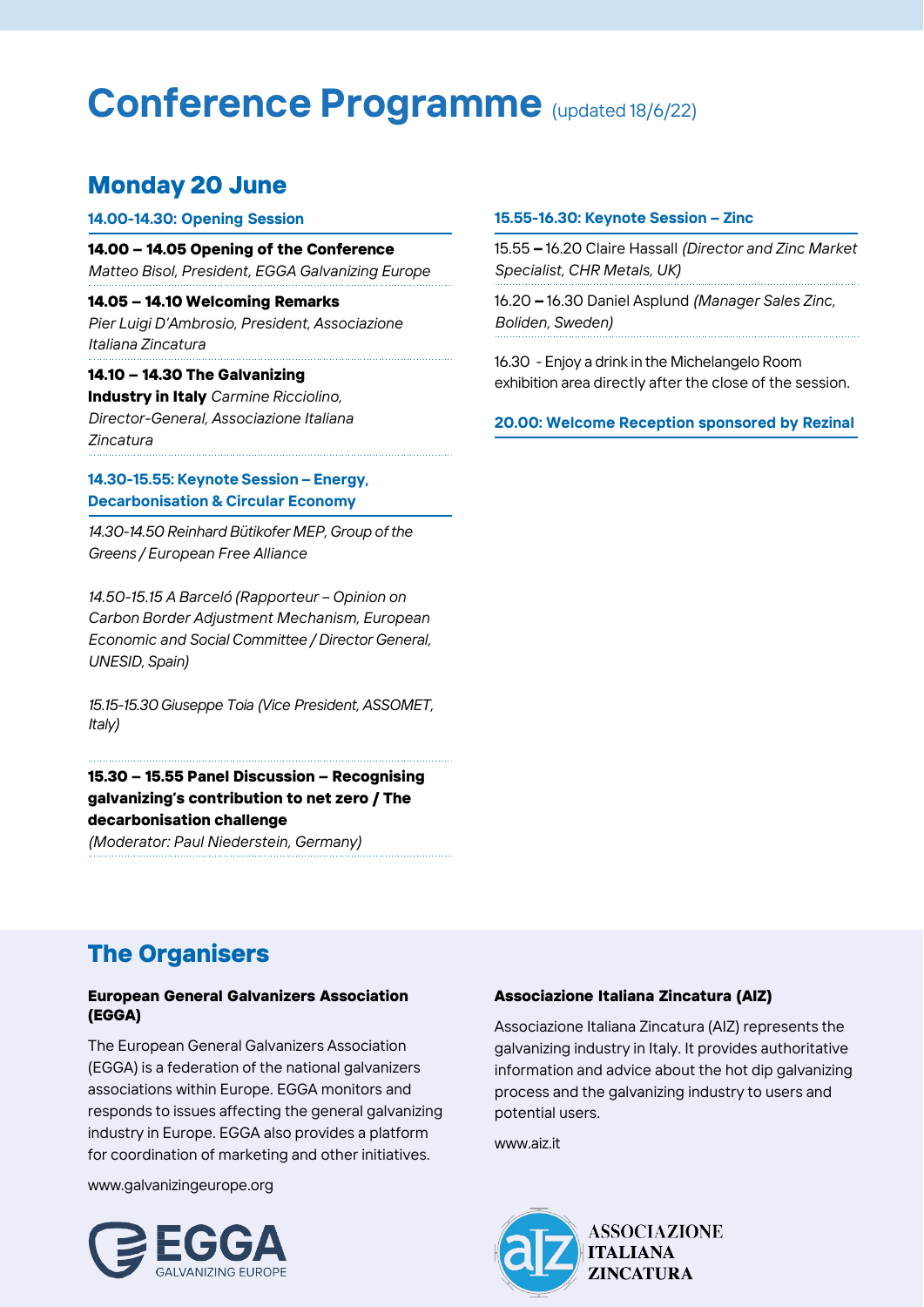# **Tuesday 21 June**

#### **09.00-10.30: Session 1 - Improving Efficiency**

**09.00 Environmentally-friendly and sustainable pre-treatment technology** *D Tamir (Tal Or Ecology, Israel)*

**09.20 Turning down the heat on cleaning** *A Bennison (TIB Chemicals AG, Germany)*

**09.40 Shit energy – Process heating using cooling water from methanization** *A Zedet, (Prestia Group, France)*

**10.00 Digital twin technology for maintenance cost reduction**

*X Liu (Hasco Thermic Ltd, UK)* **10.20 QUESTIONS**

#### **10.30-11.00: Coffee Break / Exhibition**

**11.00-12.45: Session 2 – Decarbonising Furnace Heating**

**11.00 Electrically-Heated Furnaces for Galvanizing** *N Faulhaber (CH Evensen, Norway)*

**11.25 Hydrogen-methane mixtures for combustion furnace in galvanizing plant: a feasibility study** *Ing. R Francesca (Irpinia Zinco srl, Italy)*

**11.50 Hydrogen furnaces: Status and Possibilities**

*H D Jasper (JASPER Gesellschaft für Energiewirtschaft und Kybernetik mbH, Germany)*

#### **12.15 Gas, Galvanizing and Greenwashing – perspectives from China**

*R White (Wedone thermprocess Shanghai Co., Ltd, China)* **12.40 QUESTIONS**

**12.45-14.00: Lunch / Exhibition**

# **14.00-15.30: Session 3 – Process Innovation and Optimisation**

**14.00 Managing a plant down to the small details** *M Bozzi (Gimeco, Italy)*

**14.20 Lead-Free Galvanizing** *A Mertke (Boliden)*

**14.40 Safe use of jigs in galvanizing plants – risks, solutions and control measures** *S Hopkins and S Whitehouse (Joseph Ash* 

*Galvanizing, UK)*

**15.00 Fachkraft Feuerverzinken: E-learning and practical training for workers** *H Glinde (Industrieverband Feuerverzinken, Germany)*

**15.20 QUESTIONS**

**15.30-16.00: Coffee Break / Exhibition**

**16.00-17.30: Session 4 – Galvanizing in Action & Global Galvanizing Awards**

**16.00 Batch galvanized sub-structures for rear ventilated facades**

*D Ridder-Weẞells (University of Siegen, Department of Architecture, Germany)*

**16.20 Digital Market Development of Hot-Dip Galvanizing in North America** *M Lindsley (American Galvanizers Association, USA)*

**16.30 Architecturally exposed structural steel: Challenges and opportunities for the galvanizer** *A Fossa (American Galvanizers* 

*Association, USA)*

**16.45 Aripuanã Project - Galvanized structures and sustainable project building the mining of the future** *R Tozin (Nexa Resources, Brazil)*

**17.05 QUESTIONS**

### **17.10 Presentation Of Global Galvanizing Awards**

**17.30 Close of Session**

**18.45: Buses depart for Gala Dinner sponsored by Metalsider2 and Soprin**